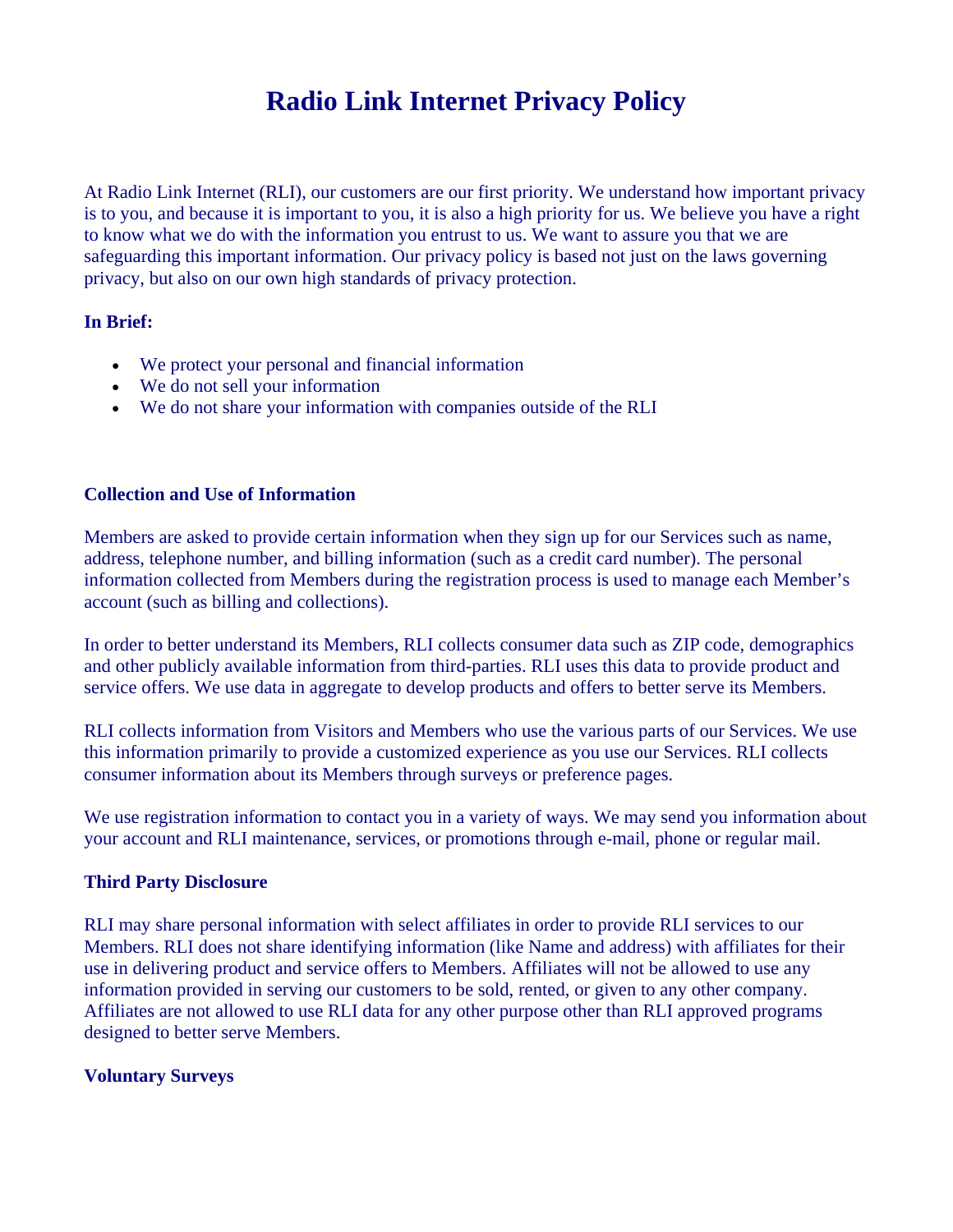We may periodically conduct both business and individual surveys. We encourage Members to participate in these voluntary surveys because they provide us with important information that helps us to improve the types of services we offer and how we provide them to you. Your personal information and responses will remain confidential, even if the survey is conducted by a third-party.

We take the information we receive from individuals responding to our surveys and combine (or aggregate) it with the responses of other Members to create broader, generic responses to the survey questions (such as gender, age, residence, hobbies, education, employment, industry sector, or other demographic information). We then use the aggregated information to improve the quality of our services to you, and to develop new services and products. This aggregated, non-personally identifying information may be shared with third-party affiliates.

## **E-Mail Tracking**

RLI does not monitor nor review the content of e-mail messages which are stored or which pass through our systems, except to the extent required to assure the proper functioning of all e-mail related systems. RLI will not disclose information about e-mail contents or usage to any third party except as required by law.

RLI will not provide your e-mail to unaffiliated third parties for the marketing of their products, however e-mail addresses may be used to market RLI products directly to our customers, either by RLI itself, or any of our registered agents.

## **Online Shopping**

At some web sites, you can purchase products and services or register to receive materials, such as a catalog or new product and service updates. In many cases, you may be asked to provide contact information, such as your name, address, email address, phone number, and credit/debit card information. If you complete an order for someone else, such as an online gift order sent directly to a recipient, you may be asked to provide information about the recipient, such as the recipient's name, address, and phone number. RLI has no control over third-party web sites and their use of any personal information you provide when placing such an order. Please exercise care when doing so.

## **Public Forums/Chat Room Tracking**

RLI allows members to participate in various chat rooms, forums, and news groups. Please be aware that any information disclosed in these types of areas becomes public information. Members should exercise serious caution when deciding to disclose individually identifiable information in one of these areas.

## **RLI's Child Privacy**

You must be 18 to use the Services. RLI does not attempt to ask or collect information from any person under the age of 18.

## **How We Protect Your Information**

RLI has security measures in place to protect the loss, misuse, and alteration of the information under our control. While we make every effort to ensure the integrity and security of our network and systems,